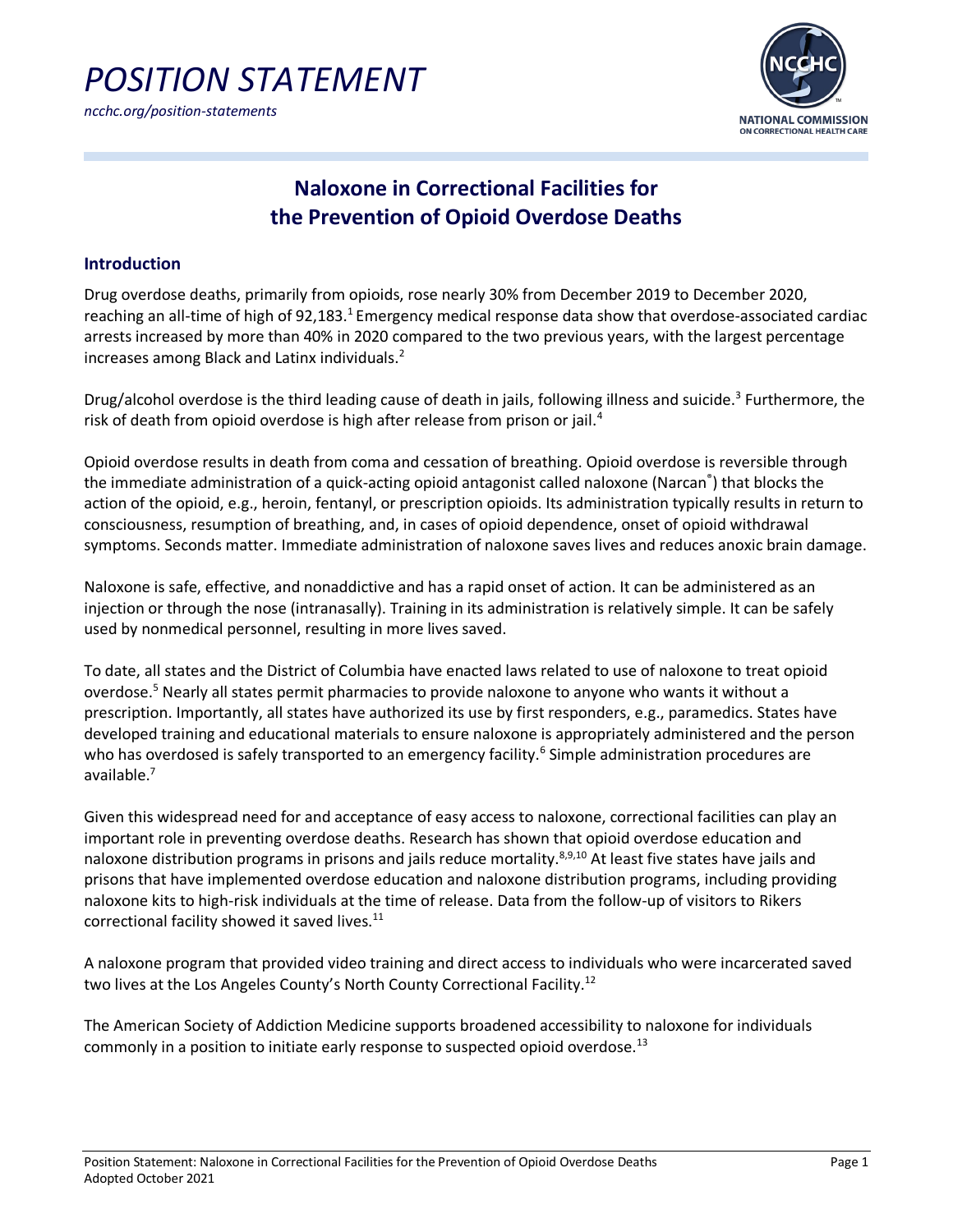# *POSITION STATEMENT*



### **Position Statement**

The National Commission on Correctional Health Care supports increased *access* to naloxone in correctional facilities. NCCHC supports promotion of naloxone *use* in correctional facilities.

NCCHC makes the following recommendations to prevent overdose deaths within the facility and in the community following release from incarceration:

- 1. In accordance with state laws, naloxone kits should be readily available to all people in the facility health staff, custody staff, and, optimally, people who are incarcerated.
- 2. Naloxone kits should be provided upon release to people with opioid use disorder and others at high risk for opioid overdose, as well as visitors. $^{13}$
- 3. Correctional facilities should provide training to all people, including those incarcerated. This includes education on opioid overdose and its signs, correct technique for administration of naloxone, and essential related procedures, including performance of cardiopulmonary resuscitation.
- 4. Policies, procedures, and training should be in place to ensure emergency transfer of the incarcerated patient to a facility equipped to treat overdose.
- 5. At discharge, individuals with opioid use disorder and others at high risk for opioid overdose should receive education on overdose and naloxone use, optimally in conjunction with family/friends/visitors.
- 6. People who work in correctional settings should receive education on overdose and naloxone use.

*April 12, 2015 – adopted by the National Commission on Correctional Health Care Board of Directors November 1, 2020 – reaffirmed with revision October 31, 2021 – reaffirmed with revision*

### **Resources**

[A Primer for Implementation of Overdose Education and Naloxone Distribution in Jails and Prisons.](https://www.thenationalcouncil.org/wp-content/uploads/2020/01/Naloxone-Prison-Primer_v2.pdf) RTI International, 2019.

Relevant NCCHC standards from the *[Standards for Health Services](https://www.ncchc.org/standards)* (2018) for jails and prisons:

- C-04 Health Training for Correctional Officers
- D-01 Pharmaceutical Operations

### **References**

- 1. Ahmad, F. B., Rossen, L. M., & Sutton, P. (2021). [Provisional drug overdose death counts.](https://www.cdc.gov/nchs/nvss/vsrr/drug-overdose-data.htm) National Center for Health Statistics.
- 2. Friedman, J., Mann, N. C., Hansen, H., Bourgois, P., Braslow, J., Bui, A. A., Beletsky, L., & Schriger, D. L. (2021). [Racial/ethnic, social, and geographic trends in overdose-associated cardiac arrests observed by US](https://jamanetwork.com/journals/jamapsychiatry/fullarticle/2780427)  [emergency medical services during the COVID-19 pandemic.](https://jamanetwork.com/journals/jamapsychiatry/fullarticle/2780427) *JAMA Psychiatry, 78,* 886-895.